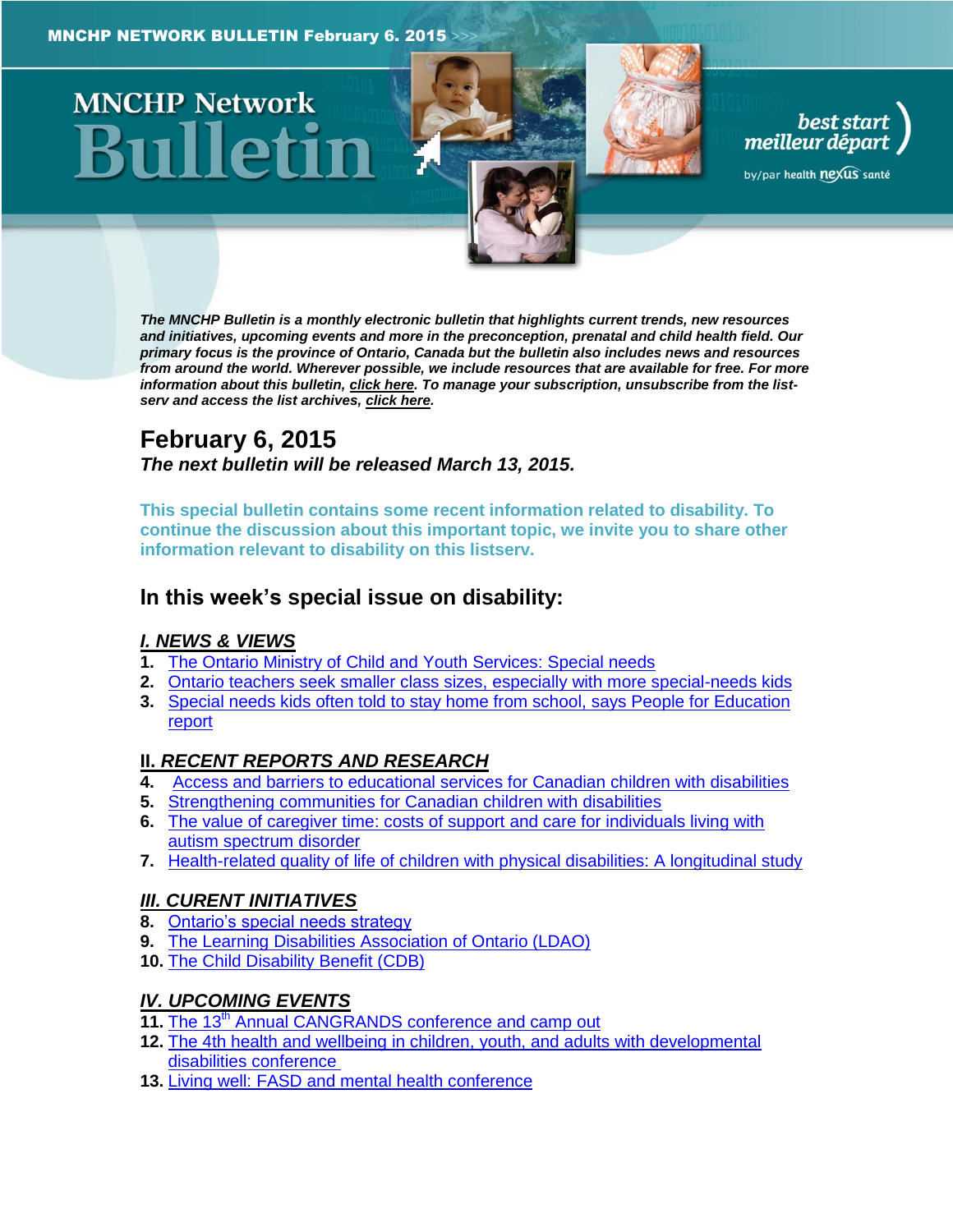### *[V. RESOURCES](#page-6-2)*

- **14.** [The SpeciaLink early childhood inclusion quality scale](#page-6-3)
- **15.** [The Autism Parent Resource Kit](#page-7-0)
- **16.** [Participation 101: Tip sheets](#page-7-1)

### *[VI. FEATURED BEST START RESOURCES](#page-7-2)*

- **17.** [Drinking alcohol while breastfeeding -](#page-7-3) Desk reference (available in French)
- **18.** [Screening for alcohol use in pregnancy -](#page-8-1) Desk reference (available in French)
- **19.** [The On Track Guide](#page-8-2) (available in French)

# <span id="page-1-0"></span>**I. NEWS & VIEWS**

### <span id="page-1-1"></span>**1. The Ontario Ministry of Child and Youth Services: Special needs**

The Ontario Ministry of Child and Youth Services website provides links to information and services for professionals and families caring for children and youth with special needs. Links related to autism, developmental and other disabilities, mental health, rehabilitation, respite, home-based services, rural children, Aboriginal children, special education and assistive devices are provided.

<http://www.children.gov.on.ca/htdocs/English/topics/specialneeds/index.aspx>

### <span id="page-1-2"></span>**2. Ontario teachers seek smaller class sizes, especially with more specialneeds kids**

This article, published in the Toronto Star (Rushowy, 2014), discusses the recommendations provided in the Elementary Teachers' Federation of Ontario's education agenda, *Building Better Schools*. The Elementary Teachers' Federation of Ontario believes that with the increasing number of children with identified special needs being integrated into regular classrooms, and the loss of special assistants in the classroom, capping class sizes in Grades 4 to 8 (as well as younger grades) is vital to ensure every student gets the attention needed. Find more information about *Building Better Schools* at their website:<http://buildingbetterschools.ca/> [http://www.thestar.com/yourtoronto/education/2014/04/02/ontario\\_teachers\\_seek\\_smalle](http://www.thestar.com/yourtoronto/education/2014/04/02/ontario_teachers_seek_smaller_class_sizes_especially_with_more_specialneeds_kids.html) [r\\_class\\_sizes\\_especially\\_with\\_more\\_specialneeds\\_kids.html](http://www.thestar.com/yourtoronto/education/2014/04/02/ontario_teachers_seek_smaller_class_sizes_especially_with_more_specialneeds_kids.html)

### <span id="page-1-3"></span>**3. Special needs kids often told to stay home from school, says People for Education report**

After hearing numerous complaints from parents about schools forcing their special needs children to stay home, the research and advocacy group People for Education conducted a study of Ontario schools. The findings from this study are highlighted in this article published in the Toronto Star (Rushowy, 2014). It was found that half of elementary school principals have at some point told students with special needs to stay home from school for all or part of a day due to a lack of adequate help available for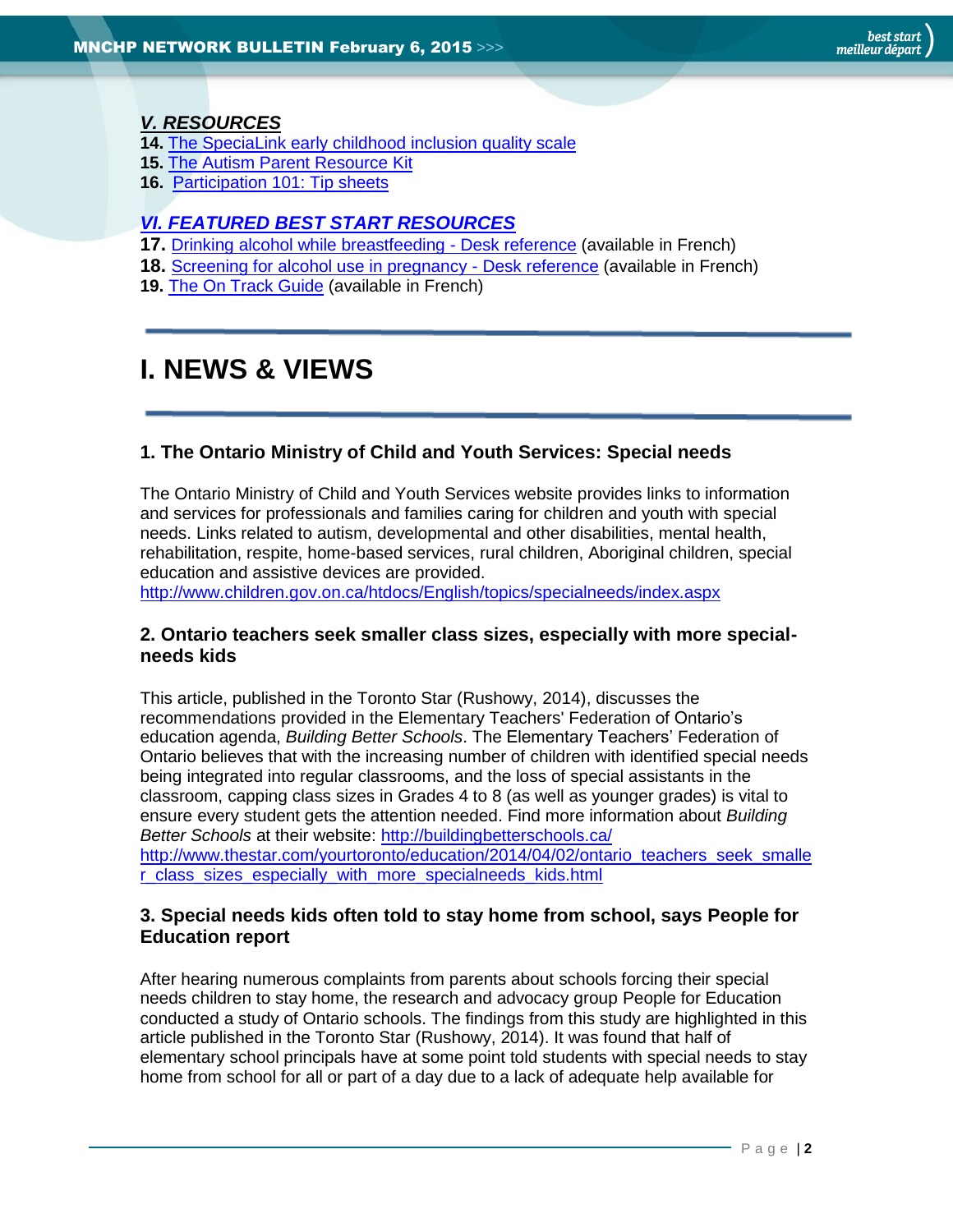them. People for Education recommends that the Ontario government invest enough resources in schools so that this practice doesn't continue. [http://www.thestar.com/yourtoronto/education/2014/04/28/special\\_needs\\_kids\\_often\\_tol](http://www.thestar.com/yourtoronto/education/2014/04/28/special_needs_kids_often_told_to_stay_home_from_school_says_people_for_education_report.html) [d\\_to\\_stay\\_home\\_from\\_school\\_says\\_people\\_for\\_education\\_report.html](http://www.thestar.com/yourtoronto/education/2014/04/28/special_needs_kids_often_told_to_stay_home_from_school_says_people_for_education_report.html) Related resource:

 **Special Education Support**: This short video, produced by People for Education, attempts to destigmatize special education and highlights strategies to help parents advocate for their child's specific learning needs in the classroom. <https://www.youtube.com/watch?v=fR0V8rbMYFY&feature=youtu.be>

## <span id="page-2-0"></span>**II. RECENT REPORTS AND RESEARCH**

### <span id="page-2-1"></span>**4. Access and barriers to educational services for Canadian children with disabilities**

Kohen, D., Uppal, S., Khan, S., & Visentin, L. (2010). *Access and barriers to educational services for Canadian children with disabilities*. Ottawa, ON: Statistics Canada. Retrieved from [http://www.ccl](http://www.ccl-cca.ca/pdfs/OtherReports/201009KohenUppalKhanVisentinFullReport.pdf)[cca.ca/pdfs/OtherReports/201009KohenUppalKhanVisentinFullReport.pdf](http://www.ccl-cca.ca/pdfs/OtherReports/201009KohenUppalKhanVisentinFullReport.pdf)

#### BACKGROUND:

There have been a number of educational reforms for children and youth with disabilities since the early 1980s. This report describes both American and Canadian public policy changes related to education and disability and examines the issues related to access and barriers to educational services for Canadian children living with disabilities. The report also describes trends related to access to educational services by children with disabilities (including data related to children's geographic location and the type and complexity of disability experienced).

[http://www.ccl-](http://www.ccl-cca.ca/CCL/Reports/OtherReports/201009KohenUppalKhanVisentinAccessBarriers.html)

[cca.ca/CCL/Reports/OtherReports/201009KohenUppalKhanVisentinAccessBarriers.html](http://www.ccl-cca.ca/CCL/Reports/OtherReports/201009KohenUppalKhanVisentinAccessBarriers.html)

#### <span id="page-2-2"></span>**5. Strengthening communities for Canadian children with disabilities**

Snowdon, A. (2012). *Strengthening communities for Canadian children with disabilities*. Toronto, ON: The Sandbox Project. Retrieved from<http://www.sandboxproject.ca/>

This discussion document highlights the findings from the Strengthening Communities for Canadian Children with Disabilities project. This project aims to engage key stakeholders to examine the capacity for creating community environments that strengthen social development for children and youth who face significant challenges due to disability.

[http://content.yudu.com/Library/A1xtq4/TheSandboxProject/resources/index.htm?referre](http://content.yudu.com/Library/A1xtq4/TheSandboxProject/resources/index.htm?referrerUrl=http%3A//free.yudu.com/item/details/565280/The-Sandbox-Project%3Fedit_mode%3Don) [rUrl=http%3A//free.yudu.com/item/details/565280/The-Sandbox-](http://content.yudu.com/Library/A1xtq4/TheSandboxProject/resources/index.htm?referrerUrl=http%3A//free.yudu.com/item/details/565280/The-Sandbox-Project%3Fedit_mode%3Don)[Project%3Fedit\\_mode%3Don](http://content.yudu.com/Library/A1xtq4/TheSandboxProject/resources/index.htm?referrerUrl=http%3A//free.yudu.com/item/details/565280/The-Sandbox-Project%3Fedit_mode%3Don)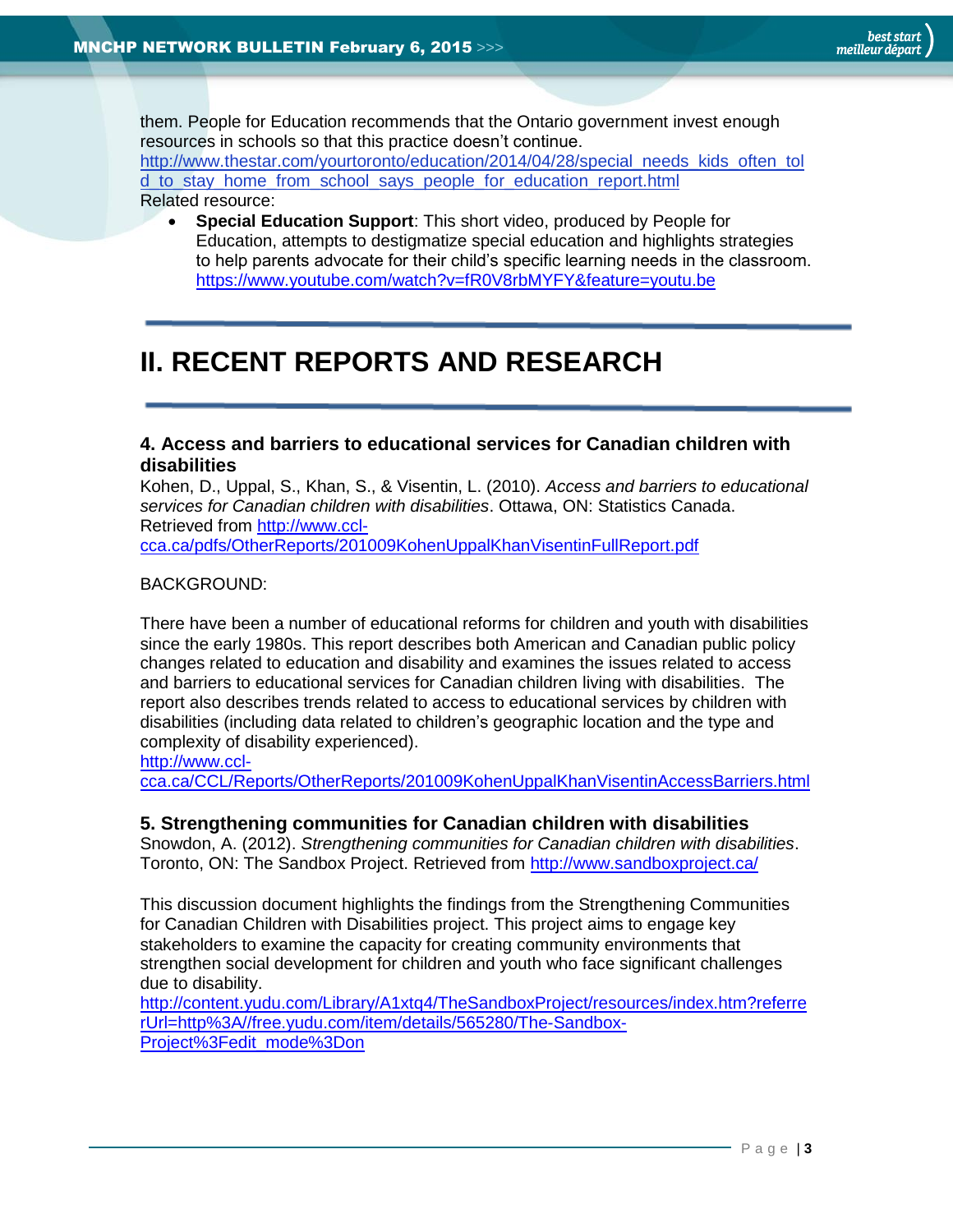### <span id="page-3-0"></span>**6. The value of caregiver time: Costs of support and care for individuals living with autism spectrum disorder**

Dudley, C., & Emery, H. (2014). The value of caregiver time: Costs of support and care for individuals living with autism spectrum disorder. *The School of Public Policy Research Papers*, *7*(1), 1-48.

#### SUMMARY:

Autism is the most common neurological condition diagnosed in children and it is now estimated that one in 88 children will be diagnosed with an autism spectrum disorder. Yet, across Canada, there are significant gaps in the publicly provided support system, leaving the cost burden to be picked up by families. In this article, Dudley and Emery provide a Canadian perspective on the costs of care for individuals living with autism as well as information on a variety of provincial programs that are available for individuals living with autism spectrum disorders.

<span id="page-3-1"></span><http://www.policyschool.ucalgary.ca/sites/default/files/research/emery-autism-costs.pdf>

### **7. Health-related quality of life of children with physical disabilities: A longitudinal study**

[Law,](http://www.ncbi.nlm.nih.gov/pubmed?term=Law%20M%5BAuthor%5D&cauthor=true&cauthor_uid=24476085) M., [Hanna,](http://www.ncbi.nlm.nih.gov/pubmed?term=Hanna%20S%5BAuthor%5D&cauthor=true&cauthor_uid=24476085) S., [Anaby,](http://www.ncbi.nlm.nih.gov/pubmed?term=Anaby%20D%5BAuthor%5D&cauthor=true&cauthor_uid=24476085) D., [Kertoy,](http://www.ncbi.nlm.nih.gov/pubmed?term=Kertoy%20M%5BAuthor%5D&cauthor=true&cauthor_uid=24476085) M., [King,](http://www.ncbi.nlm.nih.gov/pubmed?term=King%20G%5BAuthor%5D&cauthor=true&cauthor_uid=24476085) G., & [Xu,](http://www.ncbi.nlm.nih.gov/pubmed?term=Xu%20L%5BAuthor%5D&cauthor=true&cauthor_uid=24476085) L. (2014). Health-related quality of life of children with physical disabilities: A longitudinal study. *BMC Pediatrics, 30*(14), 26. doi:10.1186/1471-2431-14-26

#### ABSTRACT:

**BACKGROUND:** Outcomes of health and rehabilitation services for children and youth with disabilities increasingly include assessments of health-related quality of life (HRQoL). The purpose of this research was to 1) describe overall patterns of HRQoL, 2) examine changes in parent's perceptions of child's HRQoL across 18 months and 3) explore factors that predict these changes.

**METHODS:** Participants in this study included 427 parents of children (229 boys and 198 girls) with a physically-based disability between the ages of 6 to 14 years. The Child Health Questionnaire (CHQ) was administered three times, at nine month intervals. Comparisons to the CHQ normative data were analyzed at Time 1 using t-tests, and change over time was examined using linear mixed-effects models. Possible predictors were modeled: 1) child's factors measured by the Activities Scale for Kids, Strengths and Difficulties Questionnaire, and general health measured by SF-36, 2) family characteristics measured by the Impact on Family Scale and 3) environmental barriers measured by the Craig Hospital Inventory of Environmental Factors.

**RESULTS:** CHQ scores of the study's participants demonstrated significantly lower summary scores from the normative sample for both CHQ Physical and Psychosocial summary scores. On average, children did not change significantly over time for physical summary scores. There was an average increase in psychosocial health that was statistically significant, but small. However, there was evidence of heterogeneity among children. Environmental barriers, behavioral difficulties, family functioning/impact, general health and child physical functioning had negative and significant associations with physical QoL at baseline. Change in physical QoL scores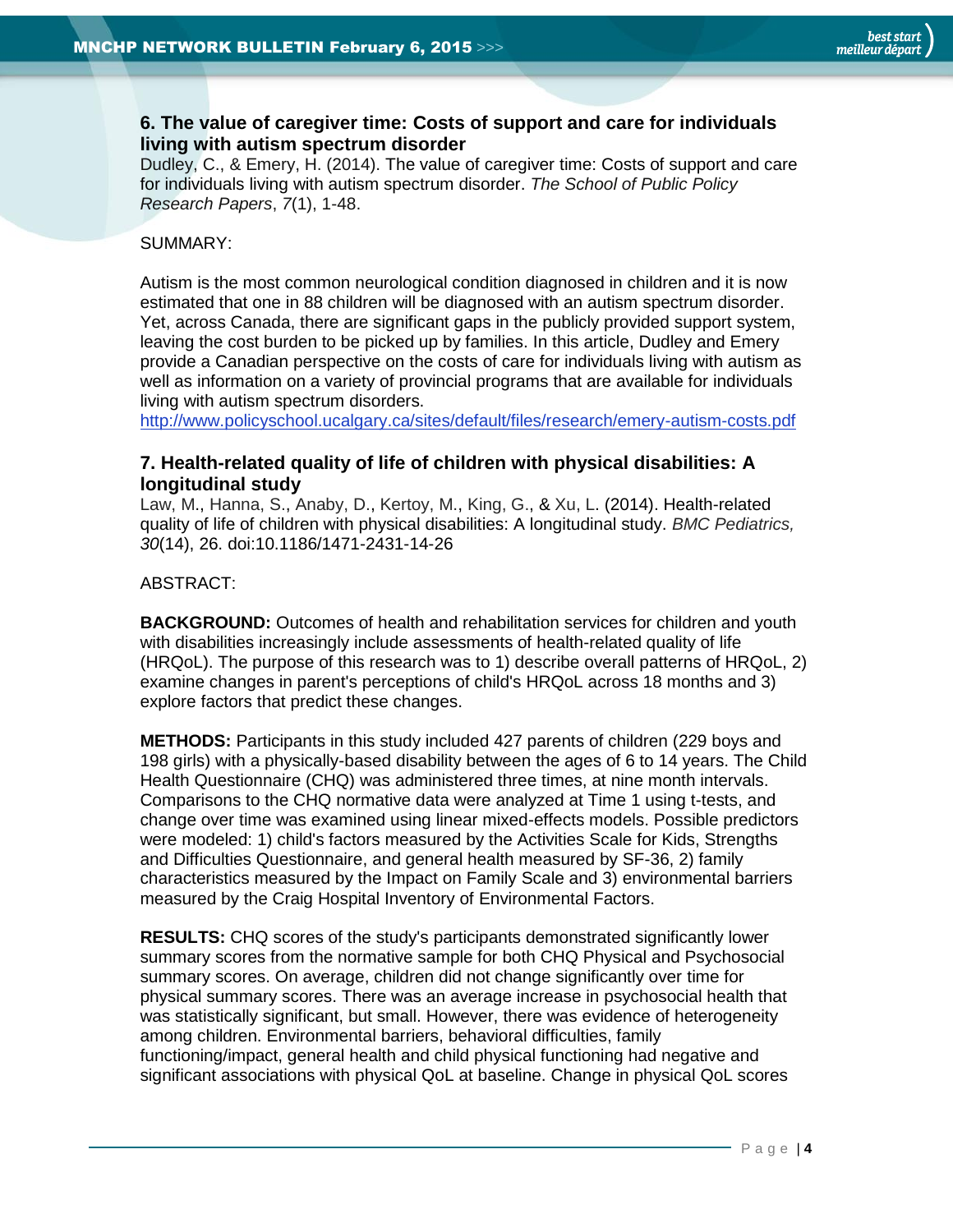over time was dependent on children's behavioral difficulties, family functioning and environmental barriers. Environmental barriers, behavioral difficulties, family functioning/impact and general health had significant associations with psychosocial scores at baseline, but none served as predictors of change over time.

**CONCLUSIONS:** Children with physical disabilities differ from the normative group on parent ratings of their physical and psychosocial health. While there was little average change in CHQ scores over 18 months, there is evidence of heterogeneity among children. Factors such as environmental barriers, family functioning/impact, child physical functioning and behavioral difficulties and general health significantly influence QoL scores as measured by the CHQ.

<http://www.biomedcentral.com/1471-2431/14/26> PDF:<http://www.biomedcentral.com/content/pdf/1471-2431-14-26.pdf>

### **7. Identifying autism in a brief observation**

Gabrielsen, T. P., Farley, M., Speer, L., Villalobos, M., Baker, C. N., & Miller, J. (2015). Identifying autism in a brief observation. *Pediatrics, 135*(2). doi: 10.1542/peds.2014- 1428

**BACKGROUND**: Pediatricians, neurologists, and geneticists are important sources for autism surveillance, screening, and referrals, but practical time constraints limit the clinical utility of behavioral observations. We analyzed behaviors under favorable conditions (i.e., video of autism evaluations reviewed by experts) to determine what is optimally observable within 10-minute samples, asked for referral impressions, and compared these to formal screening and developmental testing results.

**METHODS:** Participants ( $n = 42$ , aged 15 to 33 months) were typically developing controls and children who screened positive during universal autism screening within a large community pediatric practice. Diagnostic evaluations were performed after screening to determine group status (autism, language delay, or typical). Licensed psychologists with toddler and autism expertise, unaware of diagnostic status, analyzed two 10-minute video samples of participants' autism evaluations, measuring 5 behaviors: Responding, Initiating, Vocalizing, Play, and Response to Name. Raters were asked for autism referral impressions based solely on individual 10-minute observations.

**RESULTS**: Children who had autism showed more typical behavior (89% of the time) than atypical behavior (11%) overall. Expert raters missed 39% of cases in the autism group as needing autism referrals based on brief but highly focused observations. Significant differences in cognitive and adaptive development existed among groups, with receptive language skills differentiating the 3 groups.

**CONCLUSIONS**: Brief clinical observations may not provide enough information about atypical behaviors to reliably detect autism risk. High prevalence of typical behaviors in brief samples may distort clinical impressions of atypical behaviors. Formal screening tools and general developmental testing provide critical data for accurate referrals. <http://pediatrics.aappublications.org/content/early/2015/01/07/peds.2014-1428>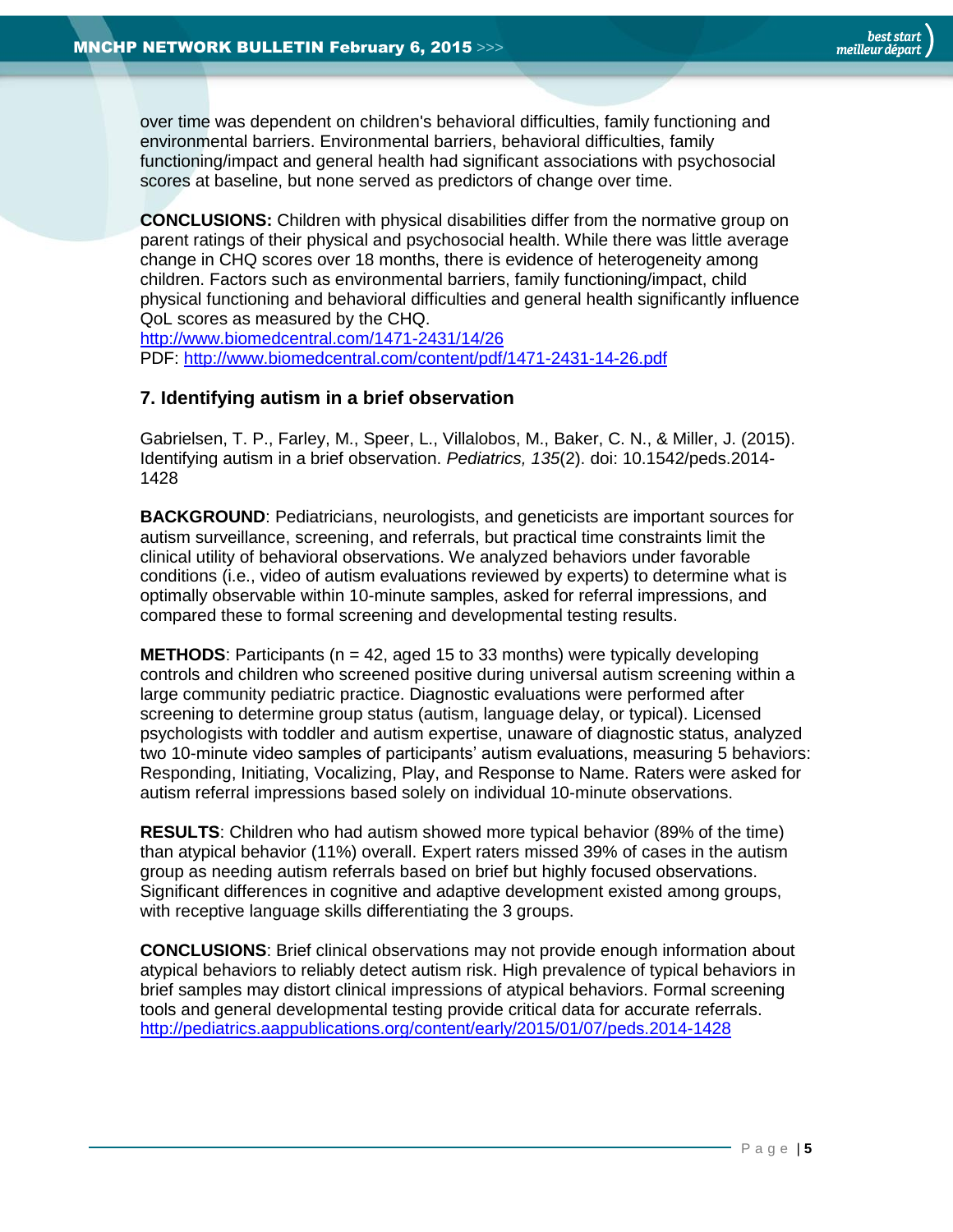# <span id="page-5-0"></span>**III. CURRENT INITIATIVES**

### <span id="page-5-1"></span>**8. Ontario's Special Needs Strategy**

The Ontario government has developed a *Special Needs Strategy* as part of its commitment to increased support for children and families with special needs. Through the Strategy, the government aims to undertake three primary activities with the goal of ensuring accessibility to services for special needs children and youth. These activities include:

- Early identification of kids with special needs and earlier access to help and support.
- Coordinating the planning of services amongst providers for children with multiple special needs.
- Providing integrated and seamless access to rehabilitation services throughout a child's life.

<http://www.children.gov.on.ca/htdocs/English/topics/specialneeds/strategy/index.aspx>

### <span id="page-5-2"></span>**9. The Learning Disabilities Association of Ontario (LDAO)**

The Learning Disabilities Association of Ontario is a registered charity devoted to supporting individuals with learning disabilities, including children. The LDAO works to develop partnerships, policy and products that support the full participation of individuals with learning disabilities in society. The Association offers online courses, available on its website, for parents, students and professionals to learn about topics including learning styles, IEPs, and how to effectively work with schools and advocate for a child's best interests. Further, the association provides updates on current research conducted regarding learning disabilities.

<http://www.ldao.ca/>

### <span id="page-5-3"></span>**10. The [Child Disability Benefit \(CDB\)](http://www.cra-arc.gc.ca/cdb/)**

Families with children who have a "severe and prolonged impairment in mental or physical functions" may be eligible for the Child Disability Benefit. The benefit is tax-free and can offer families up to \$2 650 a year in support. To apply, the child's disability must be certified by a doctor.

<span id="page-5-4"></span><http://www.servicecanada.gc.ca/eng/goc/cdb.shtml>

### **IV. UPCOMING EVENTS**

### <span id="page-5-5"></span>**11. Annual CANGRANDS conference and camp out**

Date TBD: Ameliasburgh, ON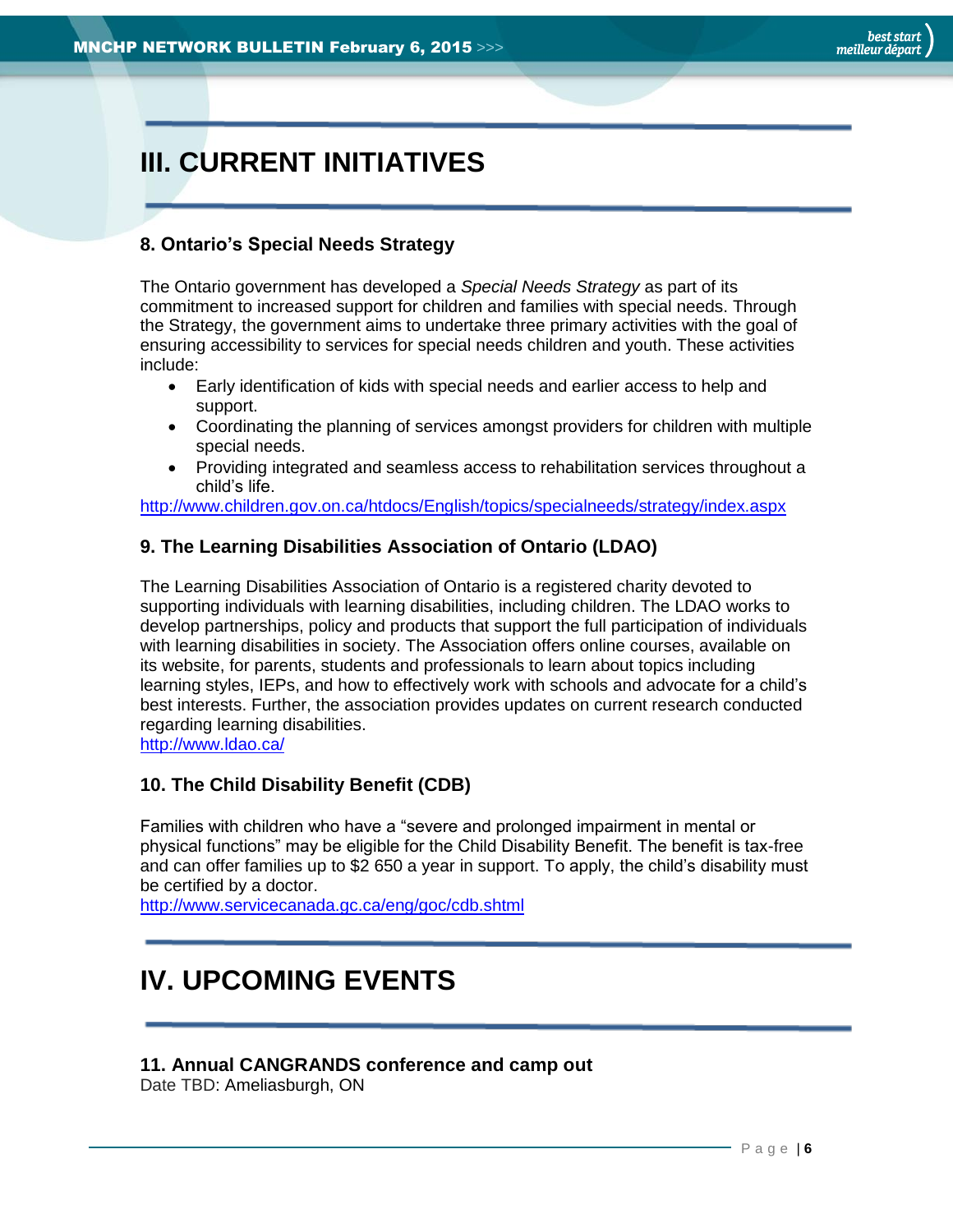CANGRANDS is a not-for-profit organization devoted to providing kinship support for caregiver families across Canada. Many of the children in these families have special needs and are being raised by a grandmother or an aunt who is retired with a very low income. The 13<sup>th</sup> annual conference featured workshops for caregivers and fun activities for children.

<http://www.cangrands.com/campout.htm>

### <span id="page-6-0"></span>**12. Claiming Full Citizenship: Self Determination, Personalization and Individualized Funding 2015 International Conference**

October 15-17, 2015: Vancouver, BC

This conference, organized by the Centre for Inclusion and Citizenship in collaboration with Interprofessional Continuing Education, will aim to discuss the impact of two key documents on the lives of those living with disabilities: the [Seattle 2000 Declaration on](http://members.shaw.ca/individualizedfunding/Declaration.htm)  [Self Determination and Individualized Funding,](http://members.shaw.ca/individualizedfunding/Declaration.htm) and the [UN Convention of the Rights of](http://www.un.org/disabilities/convention/conventionfull.shtml)  [Persons with Disabilities.](http://www.un.org/disabilities/convention/conventionfull.shtml) The conference invites participants from a variety of sectors and with different experiences, individuals with disabilities and their family members, to come together, tell their stories, share best practices and learn from mistakes. Through participation in the conference, attendees will work together to develop plans to implement the UN Convention of the Rights of Persons with Disabilities. Abstracts for sessions are currently being accepted.

<http://interprofessional.ubc.ca/ClaimingFullCitizenship2015/>

### <span id="page-6-1"></span>**13. 16th Annual Meeting – Fetal Alcohol Canadian Expertise (FACE) Research Network**

September 2015: Ottawa, ON

Held in conjunction with NeuroDevNet's Annual Brain Development Conference, the FACE Research Network Meeting will bring together clinicians, researchers and government officials to discuss current research regarding the effects of alcohol during pregnancy and lactation. FACE is currently accepting abstracts for plenary presentations at the meeting on the topic of fetal alcohol research. The meeting will feature eight 30 minute lectures. All accepted abstracts will be published in the official FACE Research Network journal, [Fetal Alcohol Research.](http://www.motherisk.org/FAR/index.jsp) For more information about abstract format and submission, contact Susan Santiago at [susan.santiago@sickkids.ca.](mailto:susan.santiago@sickkids.ca)

## <span id="page-6-2"></span>**V. RESOURCES**

### <span id="page-6-3"></span>**14. The SpeciaLink Early Childhood Inclusion Quality Scale**

This tool, used to assess inclusion quality in early childhood centres, was first developed in 1992. Most recently updated in 2009 to accommodate user feedback, the tool is now available as a free download from the SpeciaLink website. Constantly evolving, the tool promotes an approach to inclusion quality that can accommodate the increasing number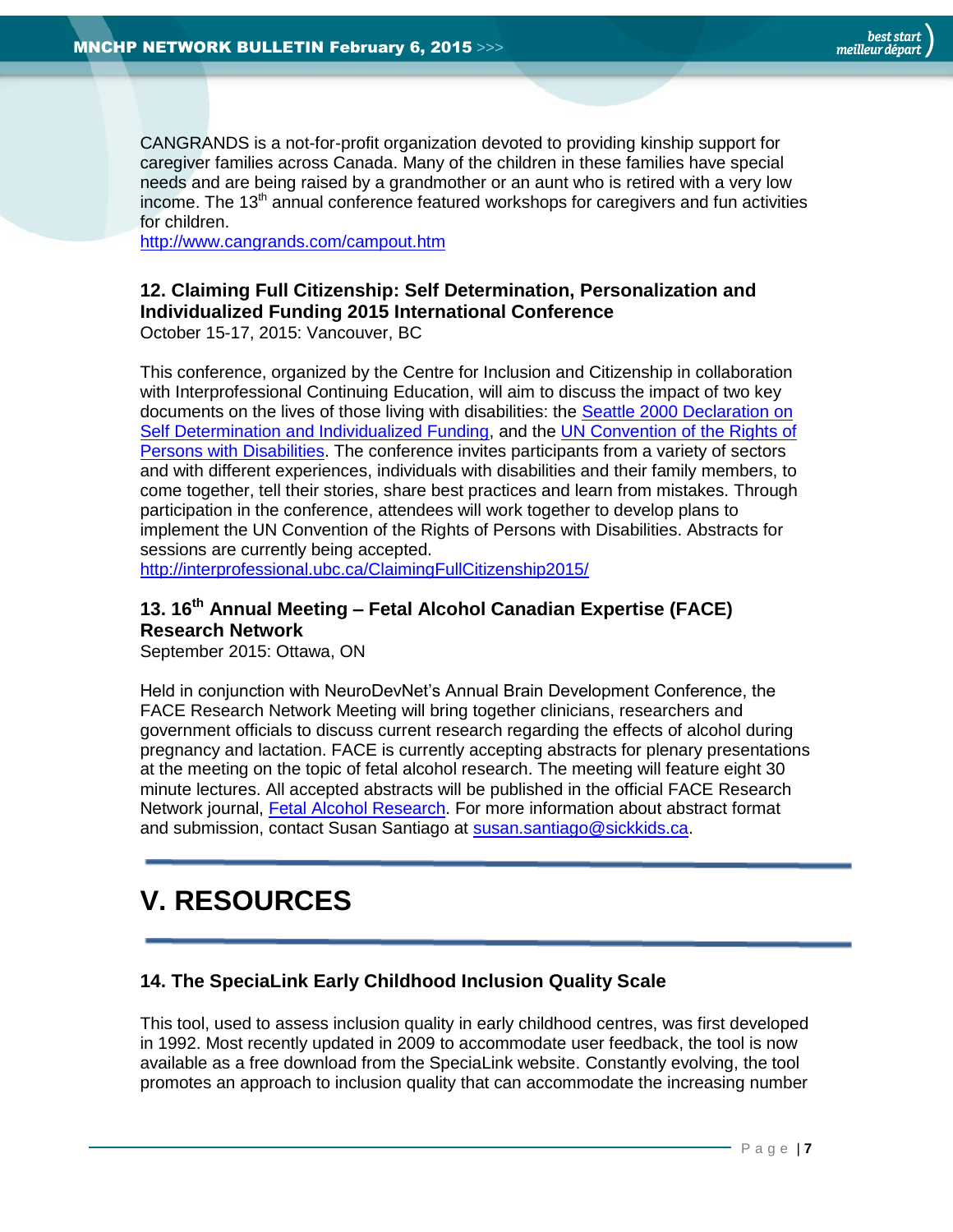of children with special needs in community-based centres. Mandatory in some provinces, the tool is used by over 3000 early childhood professionals. Through the tool early childhood centres are evaluated through both a Principles scale (the effectiveness of the Centre's policy and practice) and a Practices measure (which assesses how well the Centre's practices promote inclusion).

<http://www.specialinkcanada.org/about/rating%20scales.html>

### <span id="page-7-0"></span>**15.The Autism Parent Resource Kit**

This collection of services, websites, books and other resources was developed by the Ontario government to provide families a comprehensive understanding of autism and Autism Spectrum Disorders. The resource kit was designed to bring together in a central location key information and services to help children with autism and Autism Spectrum Disorders throughout each stage of their development. The kit was developed in conversation with families who are affected by Autism Spectrum Disorder, and it incorporates the experiences and feedback of these families. The toolkit is organized into two key sections. The Tools tab contains information that responds to various aspects of caring for a child with autism. The Resources tab provides a comprehensive list of programs offered by the Ontario government to support children with ASD. The entire kit is also available as a downloadable PDF.

<http://www.children.gov.on.ca/htdocs/English/topics/specialneeds/autism/index.aspx>

### <span id="page-7-1"></span>**16.Participation 101: Tip sheets**

Created by the CanChild Centre for Childhood Disability Research, the Participation 101 Tip Sheets were designed to encourage the successful participation of children and youth in a wide range of activities. Participation in games, sports, and arts and crafts are important to a child's healthy development, and it's important to make sure that everyone has the opportunity to participate. Tip sheets designed for parents cover a variety of topics pertinent to participation including accessibility, how to successfully engage in a new activity, and when to move on from an activity that's not working. The "I want to participate in…" tip sheets can be given to children before they start a new activity. The sheets help children set goals as to what they would like to achieve by participating in the activity and gauge their skill level and interest in the subject.

**For parents:** [http://participation-environment.canchild.ca/en/families\\_tip\\_sheets.asp](http://participation-environment.canchild.ca/en/families_tip_sheets.asp) **For children**: [http://participation-](http://participation-environment.canchild.ca/en/want_to_participate_tip_sheets.asp)

[environment.canchild.ca/en/want\\_to\\_participate\\_tip\\_sheets.asp](http://participation-environment.canchild.ca/en/want_to_participate_tip_sheets.asp)

## <span id="page-7-2"></span>**VI. FEATURED BEST START RESOURCES**

### <span id="page-7-3"></span>**17. Drinking alcohol while breastfeeding - Desk reference**

(available in French)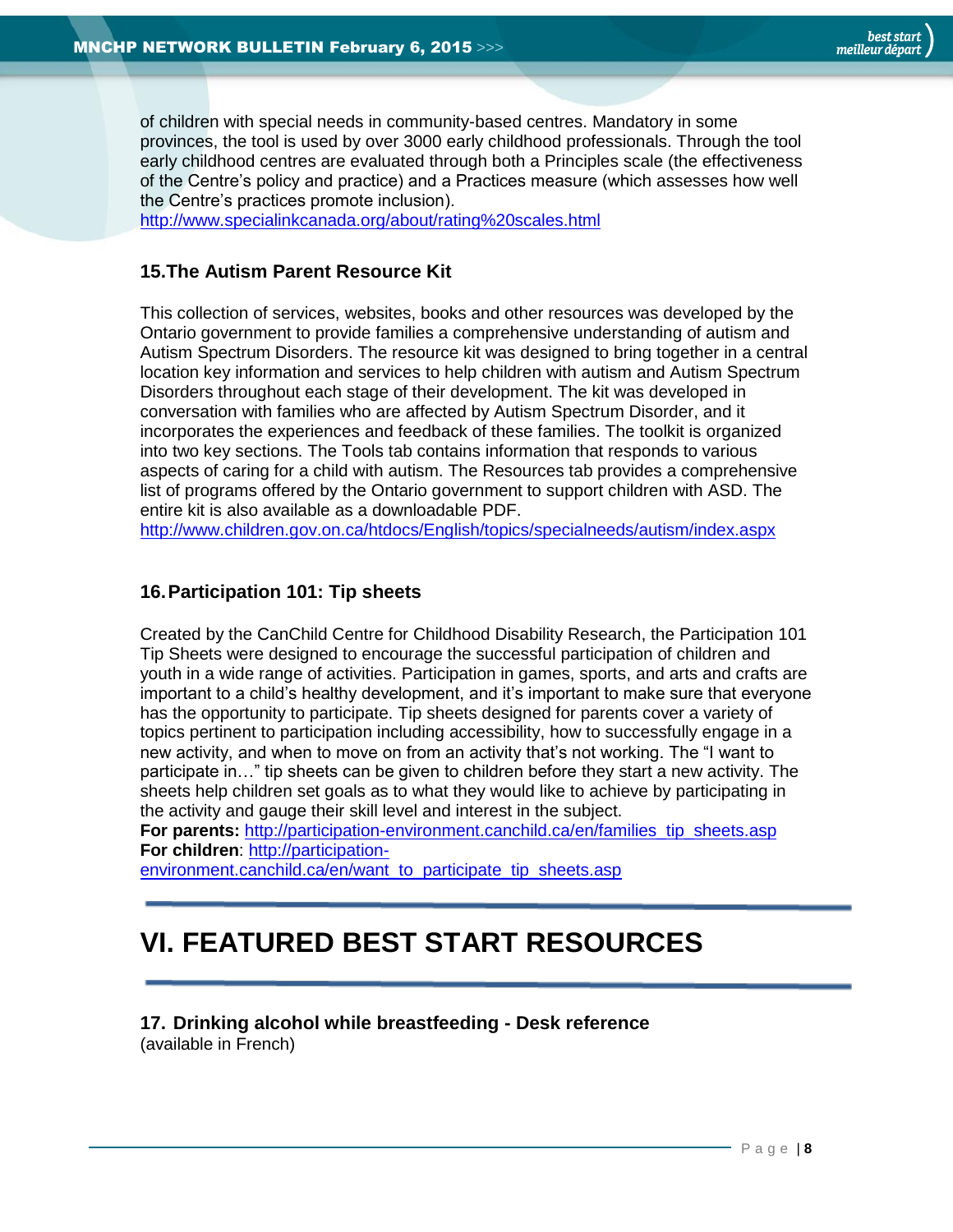This desk reference is a tool for health care providers to assess and inform pregnant patients about the risk of alcohol use in pregnancy. It includes a table that illustrates the time clearance of alcohol from breast milk of women, according to mother's weight, amount of alcohol consumed and hours since consumption.

**EN:** [http://www.beststart.org/resources/alc\\_reduction/pdf/brstfd\\_alc\\_deskref\\_eng.pdf](http://www.beststart.org/resources/alc_reduction/pdf/brstfd_alc_deskref_eng.pdf) **FR**: [http://www.meilleurdepart.org/resources/alcool/pdf/desk\\_reference\\_fre.pdf](http://www.meilleurdepart.org/resources/alcool/pdf/desk_reference_fre.pdf)

#### <span id="page-8-1"></span>**18. Screening for alcohol use in pregnancy - Desk reference**

(available in French)

This desk reference is a screening tool for physicians on how to assess risk status of pregnant women with regard to alcohol use. It includes contact information for the Motherisk Alcohol and Substance Use Helpline.

**EN:** [http://www.beststart.org/resources/alc\\_reduction/pdf/DR\\_alcohol\\_08.pdf](http://www.beststart.org/resources/alc_reduction/pdf/DR_alcohol_08.pdf) **FR:** 

[http://www.meilleurdepart.org/resources/alcool/pdf/reference\\_consumption\\_alcool.pdf](http://www.meilleurdepart.org/resources/alcool/pdf/reference_consumption_alcool.pdf)

### <span id="page-8-2"></span>**19. The On Track Guide**

(available in French)

The purpose of this guide is to provide professionals who work with young children and families with some indicators of healthy child development from birth to 6 years of age. These indicators come from the five domains: social, emotional, physical language, and cognitive and from other areas of development. If a child does not meet the expected milestones for his age range, further investigation is required, and a referral can be made to the appropriate specialist or program. In the past, a "wait and see" approach was often adopted due to the wide range of individuality in development. This approach resulted in children with developmental concerns being identified later and the loss of valulable time when brain development can be positively and fundamentally influenced. **EN:** [http://www.beststart.org/OnTrack\\_English/](http://www.beststart.org/OnTrack_English/)

**FR:** <http://www.meilleurdepart.org/SurLaBonneVoie/index.html>

### <span id="page-8-0"></span>**About This Bulletin**

*The Best Start Resource Centre thanks you for your interest in, and support of, our work. Best Start permits others to copy, distribute or reference the work for non-commercial purposes on condition that full credit is given. Because our MNCHP bulletins are designed to support local health promotion initiatives, we would appreciate knowing how this resource has supported, or been integrated into, your work [\(mnchp@healthnexus.ca\)](mailto:mnchp@healthnexus.ca). Please note that the Best Start Resource Centre does not endorse or recommend any events, resources, or publications mentioned in this bulletin.* 

## **Stay connected!**

The free weekly **[Ontario Health Promotion E-mail bulletin \(OHPE\)](http://www.ohpe.ca/)** offers a digest of news, events, jobs, feature articles on health promotion issues, resources, and much more, to those working in health promotion.

**[Click4HP](https://listserv.yorku.ca/archives/click4hp.html)** is an international dialogue on health promotion. Participants exchange views on issues and ideas, provide leads to resources, and ask questions about health promotion.

**[The Maternal Newborn and Child Health Promotion \(MNCHP\) Network](http://www.beststart.org/services/MNCHP.html) -** A province-wide electronic forum for service providers working to promote preconception, prenatal and child health.

**[Health Promotion Today](http://en.healthnexus.ca/)** - 0ur blog keeps you informed of news and topics related to health promotion.